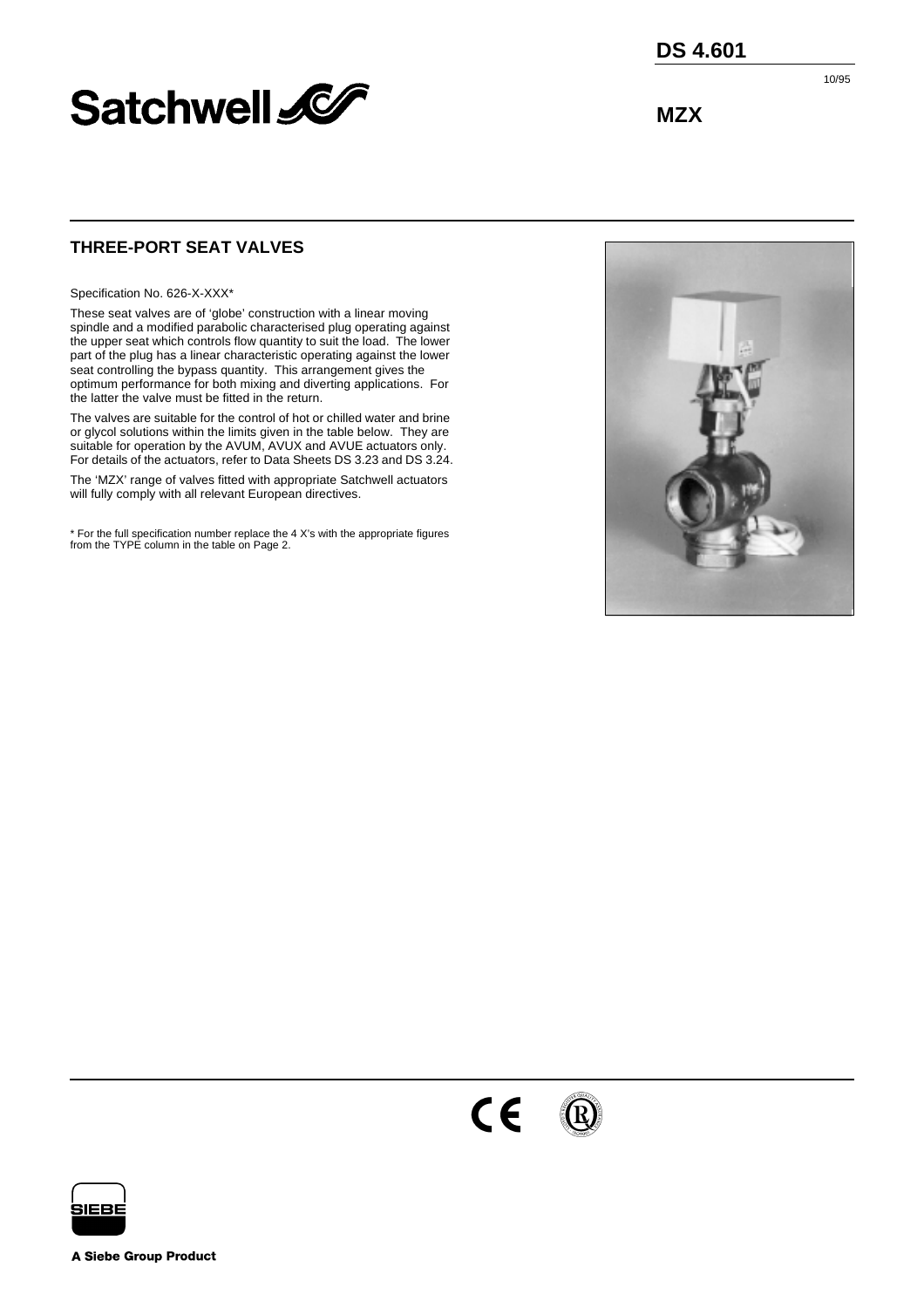#### **DS 4.601** 2 - 4 10/95

## <span id="page-1-0"></span>**SPECIFICATIONS AND GUIDE TO SELECTION**

| <b>VALVE</b>                           |                                                                                  |                                                                      |                                 | <b>SUITABLE ACTUATORS</b><br>- see DS 3.23 and DS 3.24<br><b>AVUX 2202</b><br><b>AVUM 2601</b><br><b>AVUE 2304</b><br><b>AVUE 2354</b> | <b>CONTROL MEDIUM</b><br>Brine, 15% max. NaCl or CaCl <sub>2</sub><br>(freeze protection)<br>Glycol Solution, 25% max.<br>(freeze protection) |                                |               |                                 |                                                   |                         |
|----------------------------------------|----------------------------------------------------------------------------------|----------------------------------------------------------------------|---------------------------------|----------------------------------------------------------------------------------------------------------------------------------------|-----------------------------------------------------------------------------------------------------------------------------------------------|--------------------------------|---------------|---------------------------------|---------------------------------------------------|-------------------------|
| Group                                  | <b>Size</b>                                                                      | <b>Type</b>                                                          | $^{\ast}$ Cv $_{\rm s}$         | <b>Stroke</b>                                                                                                                          | <b>Maximum</b><br>differential<br>pressure $(\Delta p)$                                                                                       | Water<br>Temperature<br>limits |               | Maximum<br>internal<br>pressure | <b>International</b><br><b>Pressure</b><br>Rating |                         |
|                                        |                                                                                  |                                                                      |                                 |                                                                                                                                        | kPa                                                                                                                                           |                                | <b>Min</b>    | Max                             | kPa                                               |                         |
| <b>MZX</b><br>Screwed<br><b>Bronze</b> | $\frac{1}{2}$<br>$\frac{3}{4}$ "<br>1"<br>$1\frac{1}{4}$<br>$1\frac{1}{2}$<br>2" | MZX 4402<br>MZX 4452<br>MZX 4501<br>MZX 4551<br>MZX 4601<br>MZX 4651 | 2.5<br>4<br>8<br>12<br>20<br>32 | 12.7 <sub>mm</sub><br>$(\frac{1}{2})$                                                                                                  | 1180<br>720<br>340<br>200<br>120<br>60                                                                                                        | $\bullet$                      | $2^{\circ}$ C | $120^{\circ}$ C                 | 1600                                              | <b>PN 16</b><br>(ND 16) |

\* Cv<sub>s</sub> = Flow in UK gal/min to produce 1lbf/in<sup>2</sup> pressure drop when the valve is fully open Kv<sub>s</sub> = Cv<sub>s</sub> x 1.03<br>Kv<sub>s</sub> = Flow in m<sup>3</sup>/hr to produce 1 bar pressure drop when the valve is fully open<br>100 Kpa 1 Bar = 1.02 k

For full TECHNICAL SPECIFICATION see table on [Page 2](#page-1-1) which gives details of pipe connections, materials etc.

# <span id="page-1-1"></span>**CONSTRUCTION & TECHNICAL SPECIFICATION**

| <b>Technical Specification</b>                                  |                                                                                                                         |                         |                                                                              | <b>MZX</b><br>$1/5$ " & $3/4$ " | <b>MZX</b><br>1" to 2" |  |
|-----------------------------------------------------------------|-------------------------------------------------------------------------------------------------------------------------|-------------------------|------------------------------------------------------------------------------|---------------------------------|------------------------|--|
| <b>Pipe Connections</b>                                         | Screwed B.S.P. to BS 21 female - taper<br>Screwed B.S.P. to BS 21 female - parallel                                     |                         |                                                                              |                                 |                        |  |
| Characteristic                                                  | <b>Port 2 Modified Parabolic</b><br>Port 3 Linear                                                                       |                         |                                                                              |                                 |                        |  |
| Rangeability                                                    | 50:1                                                                                                                    |                         |                                                                              |                                 |                        |  |
| Let-by                                                          | <b>Based on:-</b><br>% Cv at 1 lbf/in <sup>2</sup> pressure drop                                                        | <b>Ports</b><br>$2 - 1$ | $0.05%$ max.<br>$0.1\%$ max.                                                 |                                 |                        |  |
|                                                                 | % Kv at 1 bar pressure drop                                                                                             | <b>Ports</b><br>$3 - 1$ | $0.5%$ max.<br>$\bullet$<br>$\bullet$<br>$\bullet$<br>$\bullet$<br>$\bullet$ |                                 |                        |  |
| Temperatures<br><b>Working Pressure</b><br><b>Test Pressure</b> | See table on Page 2<br>See table on Page 2<br>2400kPa                                                                   |                         |                                                                              |                                 |                        |  |
| <b>Body Material</b>                                            | Bronze: leaded gunmetal BS 1400 LG2                                                                                     |                         |                                                                              |                                 |                        |  |
| <b>Seats</b>                                                    | Top: Integral with body<br>Bottom: Copper alloy BS 2874 CZ 132 or BS 2871 CZ 110<br>Bottom: Leaded gunmetal BS 1400 LG2 |                         |                                                                              |                                 |                        |  |
| Plug                                                            | Copper alloy BS 2874 CZ 132 or BS 2871 CZ 110                                                                           |                         | $\bullet$                                                                    |                                 |                        |  |
| <b>Spindle</b>                                                  | Stainless Steel: BS 970 Grade 303 S42                                                                                   |                         |                                                                              |                                 |                        |  |
| Guide                                                           | Leaded gunmetal BS 1400 LG2                                                                                             |                         |                                                                              |                                 |                        |  |
| <b>Bonnet</b>                                                   | Integral with body                                                                                                      |                         |                                                                              |                                 |                        |  |
| Gland<br>(non-adjustable<br>spring-loaded)                      |                                                                                                                         |                         |                                                                              |                                 |                        |  |
| Gland 'O' Ring                                                  | <b>Ethylene Propylene</b>                                                                                               |                         |                                                                              |                                 |                        |  |
| Replacement Gland Kit                                           | 626-9-203                                                                                                               |                         |                                                                              |                                 | ●                      |  |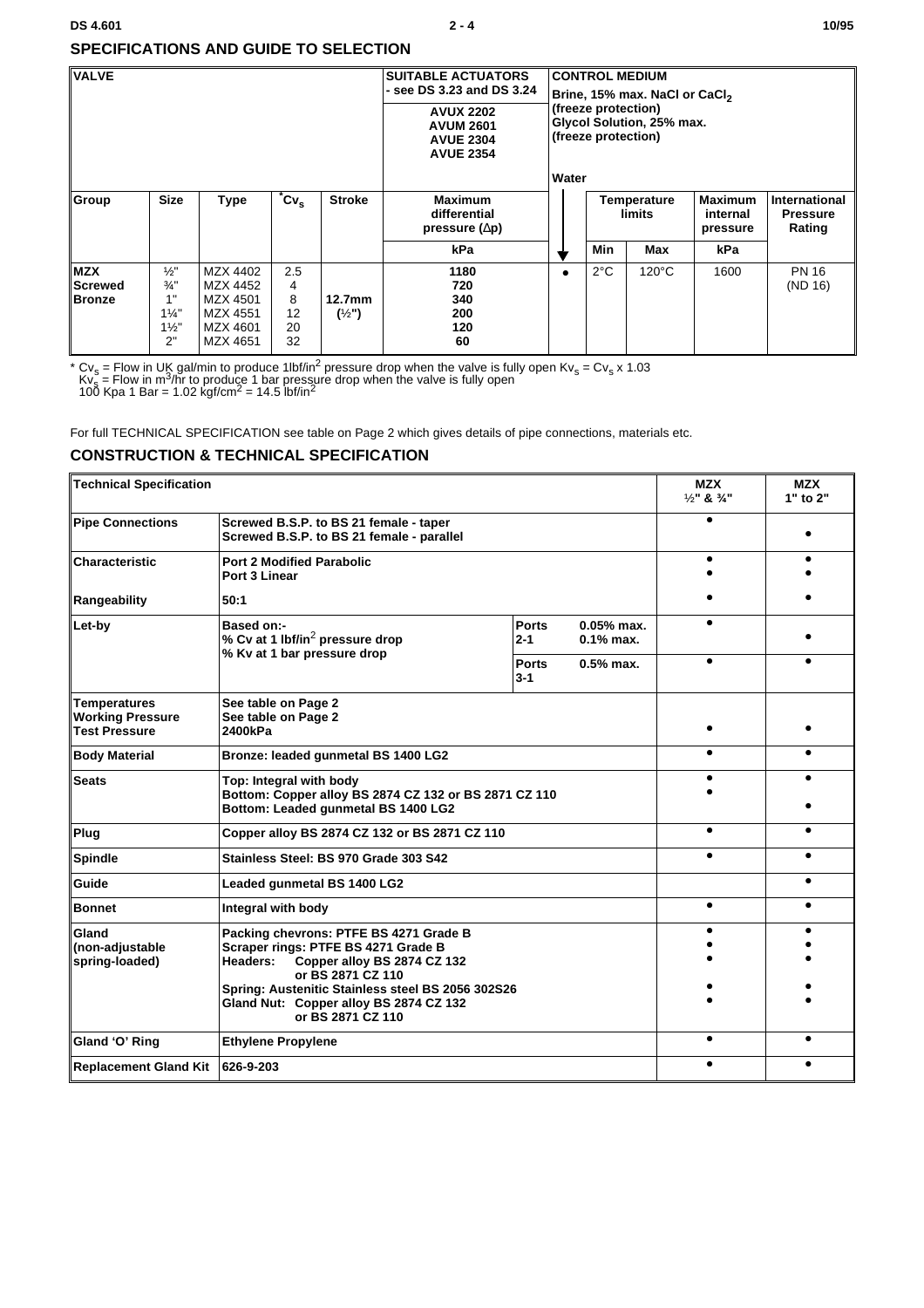# <span id="page-2-1"></span>**GOOD DESIGN PRACTICE**

## **CONTROL MEDIUM**

The table on [Page 2](#page-1-0) lists suitable fluids and which valves are appropriate.

Other fluids e.g. seawater, oils etc: Satchwell cannot accept responsibility for use of these valves with fluids other than those listed in table on [Page 2.](#page-1-0) Detailed specifications of all materials in contact with the fluid are given in table on [Page 2](#page-1-1) and it is the responsibility of the specifier to check their suitability.

Note that all brass components used in valve construction, which are in contact with the fluid, are manufactured from dezincification resistant materials.

The valves are intended to be used in closed circuits; if the circuit is open e.g. mains water or from exposed cooling tower ponds, it is possible that a build-up of mineral deposits may impair the operation of the valve and frequent maintenance will be necessary. Appropriate precautions should be taken.

## **MIXING AND DIVERTING APPLICATIONS**

These valves must always be installed with two inlet streams and one outlet stream i.e. as mixers. Reversal of this direction will cause vibration and water hammer which will damage both valve and actuator.

For diverting applications the valve must therefore be fitted in the return pipe. The water will be diverted with respect to the load, but will mix in the valve. (See [Fig.1](#page-2-0) Schematic only.)



## <span id="page-2-0"></span>**VALVE SIZING**

The valve should have an authority of not less than approximately 0.5. That is, the pressure drop through the valve should be as near as practicable equal to the pressure drop through either of the parallel paths in which the flow quantity is varied.

SIZING CHARTS ARE GIVEN IN V110.

## **PLANNING THE INSTALLATION**

In planning pipework layout the following considerations apply when deciding on the valve position:-

- **•** Allow sufficient access for actuator and wiring.
- **•** Avoid spindle pointing vertically downwards to avoid risk of condensation or leakage damaging actuator.
- **•** Observe the upper ambient temperature limitation of actuators (50°C).
- **•** Where fluid in valve exceeds 100°C actuator must not be above valve. Therefore valve should be mounted with spindle horizontal.
- **•** Observe correct direction of flow through valve as indicated by arrow cast on body. Fit valve in return pipe for diverting applications.
- **•** Regulating valves are recommended to be installed in the bypass pipe to each 3-way control valve, in addition to those for pump sets and branches etc.

**•** It is suggested that strainers should be fitted to protect the valves. When strainers are fitted the following recommendations should be observed:-

- Strainer bodies for line sizes up to DN 50 (50mm) should be Bronze to BS 1400, PB1 or cast iron to BS 1452, class 180.
- Strainer pressure ratings should be at least 150% of the maximum pressure expected in the application.
- Strainer screens should be of a suitable stainless steel construction.
- The strainer screen should have a free area at least 250% of the line cross sectional area.
- The screen perforation diameter should be in the range of 0.7 to 0.9mm for sizes up to DN 50 (50mm)
- Strainers should be installed in parallel to enable online maintenance to be carried out.
- **•** Ensure system is efficiently vented, particularly for low flow rates.

### **INSTALLATION**

#### **The system should be thoroughly flushed out to remove foreign matter before fitting the valve.**

The fitting of strainers is NOT a substitute for flushing the system out fully. Failure to fully flush the system can result in frequent clogging of the strainers.

Step-by-step installation instructions are packed with each valve and the precautions listed under 'Planning the Installation' must be observed.

Instructions for fitting actuator to valve are packed with the actuator.

It is recommended that valve insulation covers should be fitted to conserve energy.

### **MAINTENANCE**

#### **ISOLATE VALVE CONTROL MEDIUM AND RELIEVE PRESSURE BEFORE REMOVING THE ACTUATOR.**

#### **THE VALVE TO ACTUATOR LINKAGE NUT LOCATED ON THE TOP OF THE VALVE SPINDLE IS PRESET AND MUST NOT BE ADJUSTED.**

A periodic check of the valve should be made for general condition and leakage. For replacement gland kit see table on [Page 2](#page-1-1).